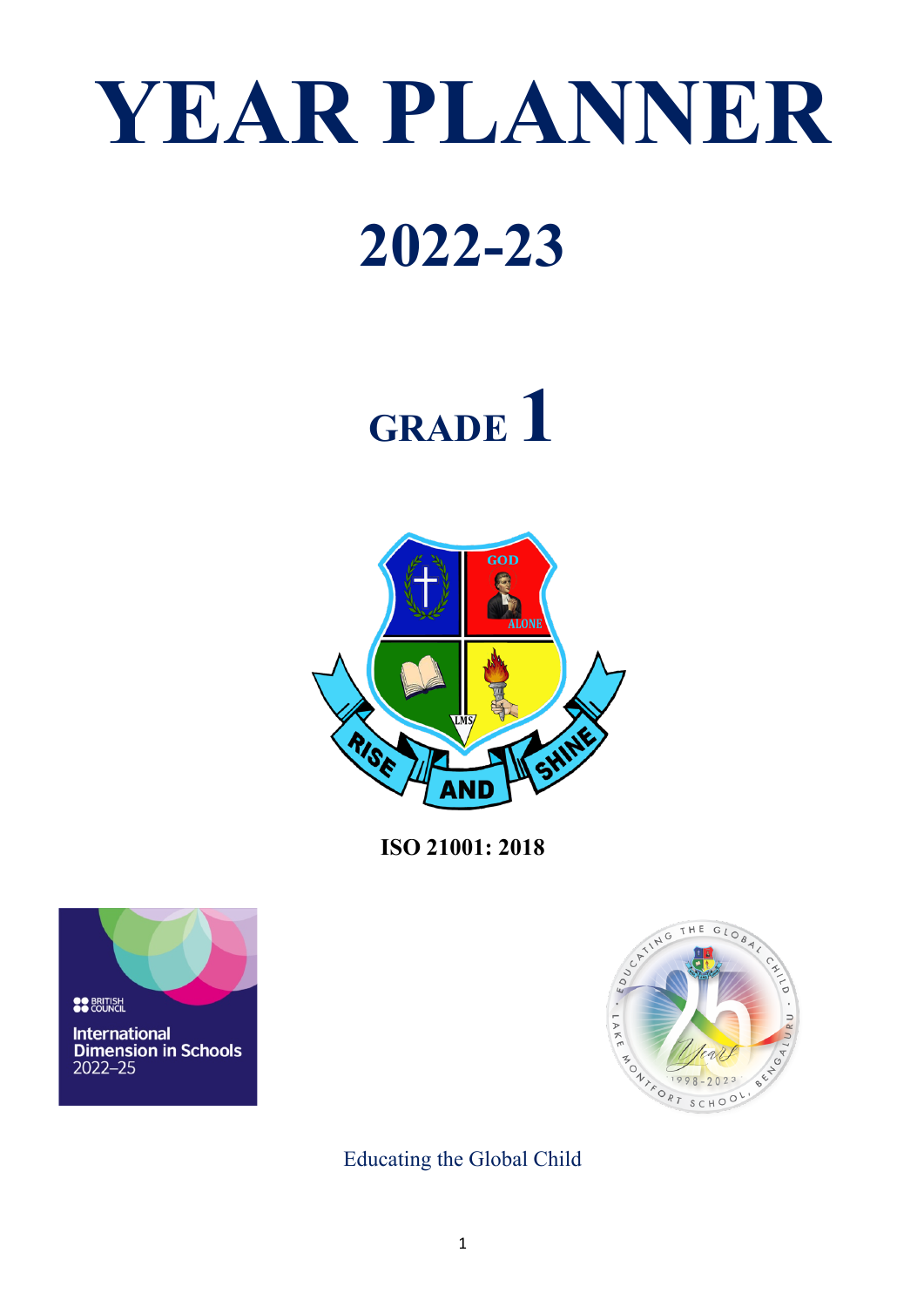#### **GRADE: 1 ENGLISH**

| <b>MONTH</b>               | <b>CHAPTER / CONTENT</b>                                                                                                                                      | <b>TEST / EXAM</b>                                                                                                                                                                                                                           | <b>TOPICS FOR SPEAKING</b><br><b>&amp; LISTENING SKILLS</b><br>(LANGUAGES) |
|----------------------------|---------------------------------------------------------------------------------------------------------------------------------------------------------------|----------------------------------------------------------------------------------------------------------------------------------------------------------------------------------------------------------------------------------------------|----------------------------------------------------------------------------|
| <b>JUNE</b>                | Lit: Lesson: 1<br>MCB & AB: Lesson: 2.<br>Gram: Lessons: 1 to 3.                                                                                              |                                                                                                                                                                                                                                              |                                                                            |
| <b>JULY</b>                | Lit: Lesson: 2<br>MCB & AB: Lesson: 3.<br>Gram: Lessons: 5 & 11 to 13.                                                                                        | PT-1 (TERM I) Portion:<br>Lit: Lessons: 1 & 2.<br>MCB & AB: Lesson: 2.<br>Gram: 1, 2, 3, 5 & 11.                                                                                                                                             |                                                                            |
| <b>AUGUST</b>              | Lit: Lessons: $3 & 4$ .<br>MCB & AB: Lesson: 7.<br>Gram: Lessons: $6 & 8$ .<br>Comprehension-1<br>Writing Skill: Complete the<br>sentences about 'MY SCHOOL'. |                                                                                                                                                                                                                                              | Speaking Skill:<br>Recitation                                              |
| <b>SEPTEMBE</b><br>$\bf R$ | Gram: Lesson: 9.<br>Writing Skills: Picture<br>Composition and<br>Complete the sentences about<br>'GOOD MANNERS'.                                             | HALF YEARLY EXAM<br>PORTION:<br>Lit: Lessons: $(1-4)$<br>MCB & AB: (2,3 &7)<br>Gram: (1,2,3,5,6,8,9,11,12 &13)<br>Writing Skills: Complete the<br>sentences about 'MY SCHOOL' &<br>'GOOD MANNERS'<br>Picture Composition.<br>Comprehensions. |                                                                            |
| <b>OCTOBER</b>             | Lit: Lesson: 5<br>MCB & AB: Lesson: 5<br>Gram: Lesson: 10.                                                                                                    |                                                                                                                                                                                                                                              |                                                                            |
| <b>NOVEMBER</b>            | Lit: Lesson: 6 &7.<br>MCB & AB: Lesson: 9<br>Gram: Lesson: 14.                                                                                                |                                                                                                                                                                                                                                              |                                                                            |
| <b>DECEMBER</b>            | Lit: Lesson: 8.<br>MCB & AB: Lesson: 4.<br>Gram: Lessons: 15 & 17.                                                                                            | PT-1 (TERM II) Portion:<br>Lit: Lessons: 5,6 & 7.<br>MCB & AB: Lesson: 5 & 9.<br>Gram: 10, 14, 15 & 17.                                                                                                                                      | Speaking Skill:<br>Reading                                                 |
| <b>JANUARY</b>             | Lit: Lesson: 9.<br>MCB & AB: Lesson: 1.<br>Gram: Lessons: 21 & 22.<br>Paragraph Writing: Festival/Book.                                                       |                                                                                                                                                                                                                                              |                                                                            |
| <b>FEBRUARY</b>            | Lit: Lesson: 10.<br>MCB & AB: Lesson: 6<br>Gram: Lesson: 23.<br>Sequence Writing.<br>Comprehension-2.                                                         |                                                                                                                                                                                                                                              |                                                                            |
| <b>MARCH</b>               | Comprehension-3.<br><b>REVISION</b>                                                                                                                           | ANNUAL EXAM PORTION:<br>Lit: Lessons: $(5-10)$<br>MCB & AB: (4,5,6&9)<br>Gram: (10,14,15,17,21,22&23)<br>Writing Skills: (Paragraph Writing:<br>Festival/Book. Sequence Writing.)<br>Comprehensions.                                         |                                                                            |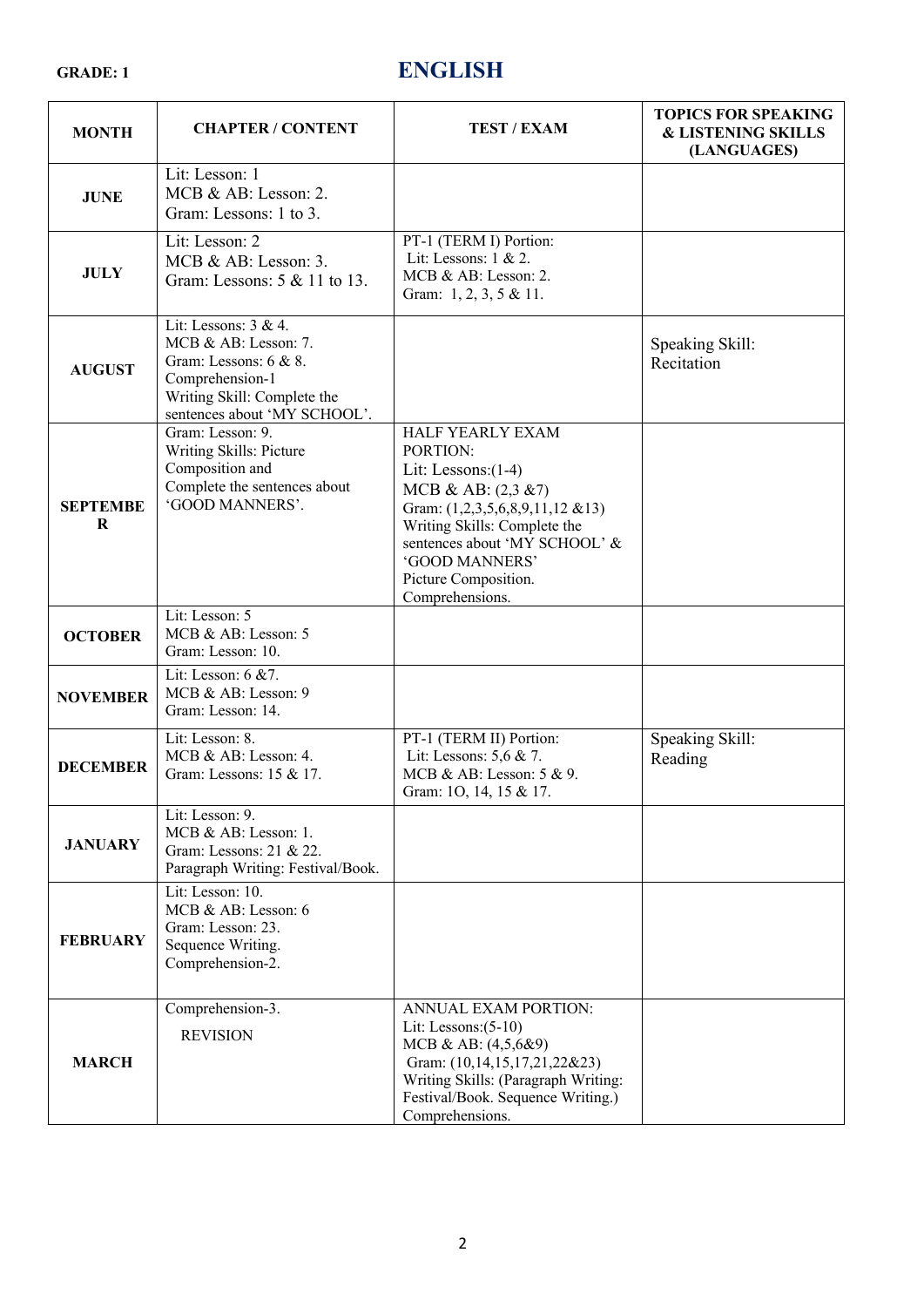#### **HINDI**

| <b>MONTH</b>     | <b>CHAPTER / CONTENT</b>                              | TEST / EXAM                                                                          | <b>TOPICS FOR</b><br><b>SPEAKING &amp;</b><br><b>LISTENING SKILLS</b> |
|------------------|-------------------------------------------------------|--------------------------------------------------------------------------------------|-----------------------------------------------------------------------|
| <b>JUNE</b>      | वर्णमाला, इाब्द रचना –<br>(दो से चार अक्षर वाले शब्द) |                                                                                      |                                                                       |
| <b>JULY</b>      | स्वर की मात्राएँ                                      | <b>PERIODIC TEST-1</b><br>$(TERM - 1)$<br>PORTION: - वर्णमाला, शब्द रचना             | श्रवण/ वाचन कौशल–१<br>वर्णमाला – गीत                                  |
|                  | मात्राएँ( अ से ई तक)                                  |                                                                                      |                                                                       |
| <b>AUGUST</b>    | मात्राएँ (उ से ऋ तक)                                  |                                                                                      |                                                                       |
| <b>SEPTEMBER</b> | अर्धवार्षिक परीक्षा ( पुनरावर्तन)                     | <b>HALF YEARLY EXAM</b><br>PORTION: - वर्णमाला,<br>शब्दरचना,<br>मात्राएँ (अ से ऋ तक) |                                                                       |
| <b>OCTOBER</b>   | मात्राएँ (एसेऐ तक)                                    |                                                                                      |                                                                       |
| <b>NOVEMBER</b>  | मात्राएँ (ओ से औ तक)<br>मात्राएँ (अं, अः, अँ)         |                                                                                      |                                                                       |
| <b>DECEMBER</b>  | पुनरावर्तन – मात्राएँ                                 | <b>PERIODIC TEST-1</b><br>$(TERM - 2)$<br>PORTION: - (ए से औ तक)<br>(अं, अः, अँ)     |                                                                       |
| <b>JANUARY</b>   | गिनती :– $(8 + 3)$ (२०)<br>विभिन्न रंग                |                                                                                      |                                                                       |
| <b>FEBRUARY</b>  | माँ और मेघा                                           |                                                                                      | श्रवण/ वाचन कौशल–२<br>माँ और मेघा                                     |
| <b>MARCH</b>     | वार्षिक परीक्षा ( पुनरावर्तन )                        | PORTION: - वर्णमाला, शब्दरचना,<br>बारहखडी, मात्राएँ, गिनती ,<br>विभिन्न रंग          |                                                                       |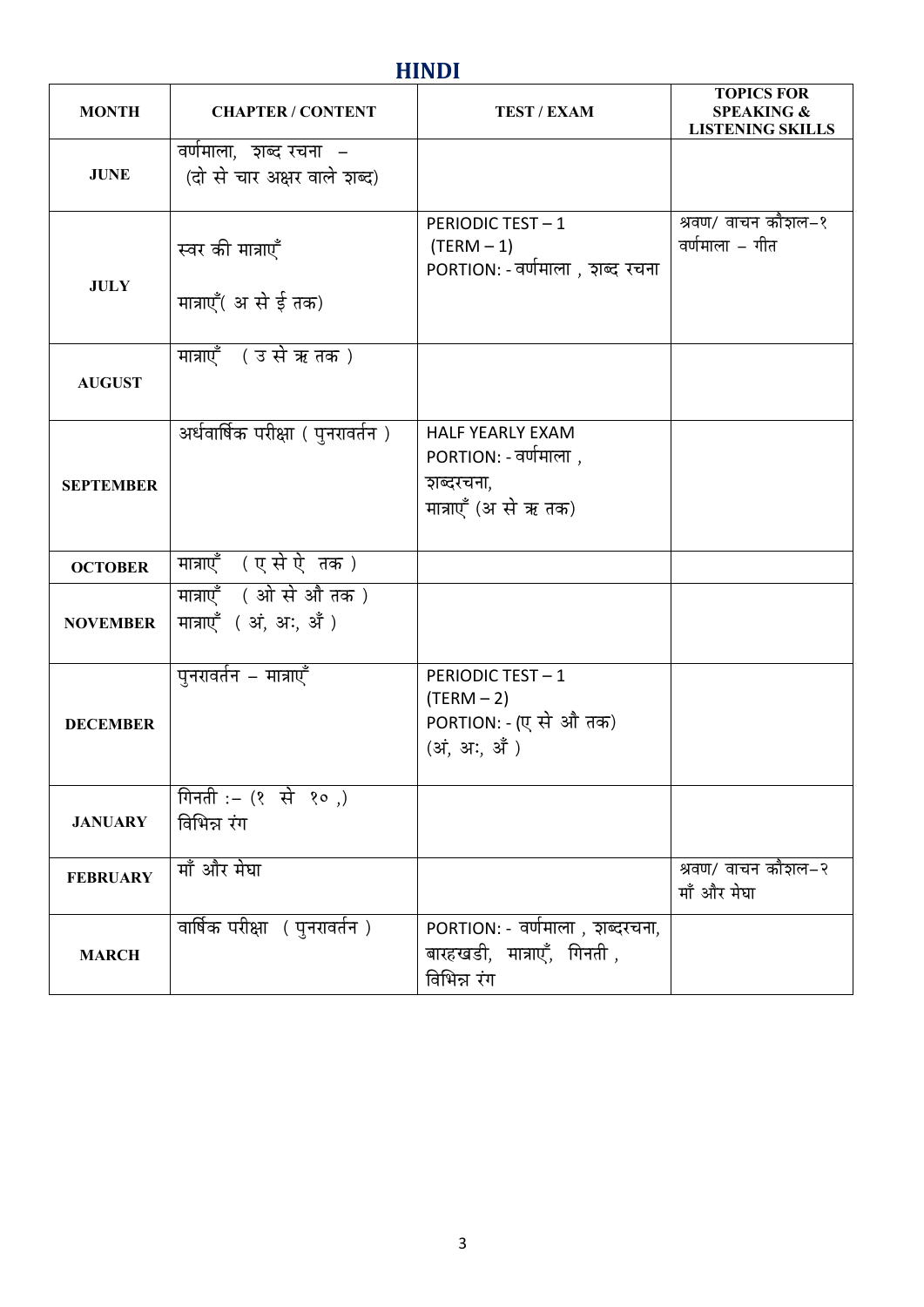#### **KANNADA**

| <b>MONTH</b>     | <b>CHAPTER/CONTENT</b>                                                                                                                 | <b>TEST / EXAM</b>                                                                                                                                                    | <b>TOPICS FOR SPEAKING</b><br><b>&amp; LISTENING SKILLS</b> |
|------------------|----------------------------------------------------------------------------------------------------------------------------------------|-----------------------------------------------------------------------------------------------------------------------------------------------------------------------|-------------------------------------------------------------|
| <b>JUNE</b>      | ರೇಖಾಭ್ಯಾಸಗಳು<br>ಸ್ನರಗಳು'ಅ'–'ಅಃ'                                                                                                        |                                                                                                                                                                       | ಸ್ನರಗಳು ( ಅ ಯಿಂದ ಅಃ)<br>ಓದಿಸುವಿಕೆ                           |
| <b>JULY</b>      | ವ್ಯಂಜನಾಕ್ಷರಗಳು 'ಕ' ಯಿಂದ'ಣ'<br>ಪದರಚನೆ ಮತ್ತು ಅರ್ಥಗಳು<br>ಅಂಕಿಗಳು ೧–೨೦                                                                     | PERIODIC TEST -1(TERM - I)<br>PORTION: ಸ್ವರಗಳು ( ಅ – ಅಃ)<br>ವ್ಯಂಜನಾಕ್ಷರಗಳು (ಕ–ಣ)<br>ಪದರಚನೆ ಮತ್ತು ಅರ್ಥಗಳು                                                              | ಚಿತ್ರ ತೋರಿಸಿ ಪದ ಹೇಳಿಕೆ                                      |
| <b>AUGUST</b>    | $\cdot_{\vec{B}}$<br>ವ್ಯಂಜನಾಕ್ಷ್ಯರಗಳು<br>ಯಿಂದ'ಳ'ಪದರಚನೆ ಮತ್ತುಸರಳ<br>ವಾಕ್ಯಗಳು<br>ಗುಣಿತಾಕ್ಷರಗಳು 'ಕ' ಯಿಂದ'ಣ'<br>ಕಾಗುಣಿತಾಕ್ಷರಗಳು 'ಕ'ಯಿಂದ'ಣ' |                                                                                                                                                                       |                                                             |
| <b>SEPTEMBER</b> | ಫುನರಾವರ್ತನೆ                                                                                                                            | <b>HALF YEARLY EXAM</b><br><b>PORTION: FULL PORTION</b><br>(JUNE TO SEPTEMBER)                                                                                        |                                                             |
| <b>OCTOBER</b>   | ಗುಣಿತಾಕ್ಸರಗಳು 'ತ' ಯಿಂದ'ಳ'<br>ಕಾಗುಣಿತಾಕ್ಷರಗಳು 'ತ'ಯಿಂದ'ಳ'<br>ಒತ್ತಕ್ಷರಗಳು 'ಕ್ಕ' ಯಿಂದ'ಳ್ಳ'                                                 |                                                                                                                                                                       |                                                             |
| <b>NOVEMBER</b>  | ಪದರಚನೆ ಮತ್ತು ಅರ್ಥಗಳು<br>ವಾಕ್ಯಗಳು<br>೧ ರಿಂದ ೨೦ ಅಂಕಿಗಳು ಅಕ್ಷರಗಳಲ್ಲಿ                                                                      |                                                                                                                                                                       | ಅಂಕಿಗಳನ್ನು ಹೇಳಿಸುವುದು                                       |
| <b>DECEMBER</b>  | ಫುನರಾವರ್ತನೆ                                                                                                                            | PERIODIC TEST - 1(TERM - II)<br>PORTION:<br>ಗುಣಿತಾಕ್ಷರಗಳು 'ತ' ಯಿಂದ'ಳ'<br>ಕಾಗುಣಿತಾಕ್ತರಗಳು 'ತ' ಯಿಂದ'ಳ'<br>ಒತ್ತಕ್ಷರಗಳು ಕ್ಕ ಯಿಂದ ಳೃ,<br>ಪದರಚನೆ ಮತ್ತು ಅರ್ಥಗಳು,<br>ವಾಕ್ಯಗಳು |                                                             |
| <b>JANUARY</b>   | ಪದ್ಯ– ಊಟದ ಆಟ (ಮೌಖಿಕ)<br>ಪಾಠ– ಸಹಕಾರ                                                                                                     |                                                                                                                                                                       | ಪಾಠ ವಾಚನ                                                    |
| <b>FEBRUARY</b>  | ಪದ್ಯ– ಶಾಲೆಗೆ ಹೋಗುವೆ                                                                                                                    |                                                                                                                                                                       | ಪದ್ಯ ಹಾಡಿಸುವಿಕೆ                                             |
| <b>MARCH</b>     | ಫುನರಾವರ್ತನೆ                                                                                                                            | <b>ANNUAL EXAMINATION</b><br>PORTION: FULL PORTION<br>(OCTOBER TO MARCH)                                                                                              |                                                             |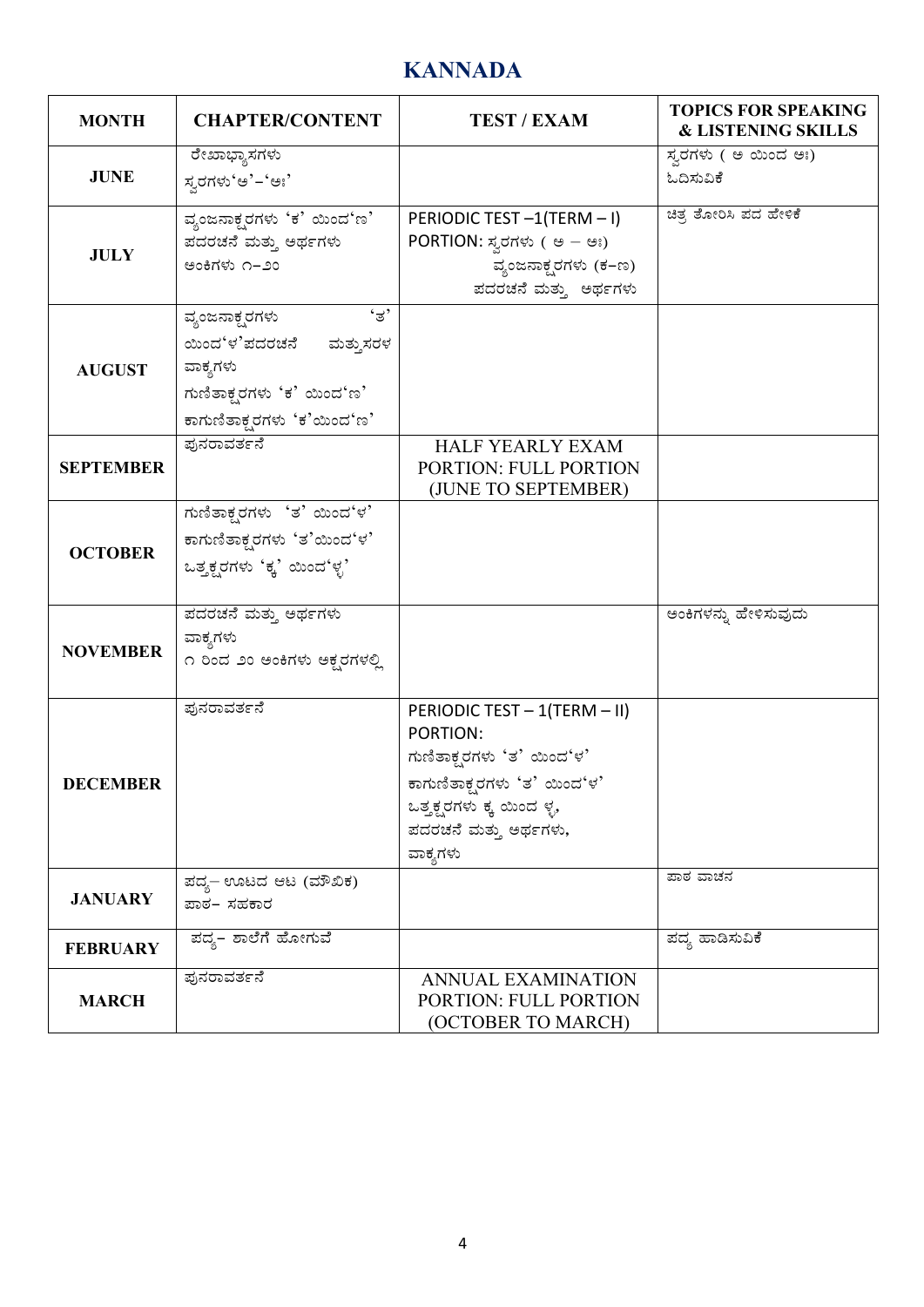### **MATHEMATICS**

| <b>MONTH</b>     | <b>CHAPTER / CONTENT</b>              | <b>TEST / EXAM</b>             |
|------------------|---------------------------------------|--------------------------------|
| <b>JUNE</b>      | 1. PRE-NUMBER CONCEPTS                |                                |
|                  | 2. PLAYING WITH NUMBERS (0 -20)       |                                |
|                  | (Half Lesson)                         |                                |
|                  | 2.PLAYING WITH NUMBERS (0-20)         |                                |
| <b>JULY</b>      | (continue)                            | PT-1 (TERM-I)                  |
|                  | 3. ADDITION AND SUBTRACTION (0-20)    | Ls: $1,2$                      |
|                  | (Half Lesson)                         |                                |
|                  | 3. ADDITION AND SUBTRACTION (0-20)    |                                |
| <b>AUGUST</b>    | (continue)                            |                                |
|                  | 4. PLAYING WITH NUMBERS $(21 - 50)$   |                                |
|                  |                                       | <b>HALF YEARLY</b>             |
| <b>SEPTEMBER</b> | 5. ADDITION AND SUBTRACTION (20-50)   | <b>EXAMINATION</b>             |
|                  | <b>REVISION</b>                       | Ls: $1,2,3,4,5$ .              |
| <b>OCTOBER</b>   | 9.MEASUREMENT                         |                                |
|                  | <b>13. DATA HANDLING</b>              |                                |
| <b>NOVEMBER</b>  | 6. MORE ABOUT NUMBERS $(51 - 100)$    |                                |
|                  | 10. SHAPES AND PATTERNS (Half Lesson) |                                |
| <b>DECEMBER</b>  | 10. SHAPES AND PATTERNS (continue)    | $PT-1$ (TERM $-II$ )           |
|                  | 11. TIME AND CALENDAR                 | Ls: $(9,6,13)$                 |
| <b>JANUARY</b>   | 7. MORE ABOUT ADDITION AND            |                                |
|                  | SUBTRACTION $(0 - 99)$                |                                |
| <b>FEBRUARY</b>  | 8. MULTIPLICATION BY REPEATED         |                                |
|                  | <b>ADDITION</b>                       |                                |
|                  | 12.MONEY                              | <b>ANNUAL EXAMINATION</b>      |
| <b>MARCH</b>     | <b>REVISION</b>                       | Ls: 6, 7, 8, 9, 10, 11, 12, 13 |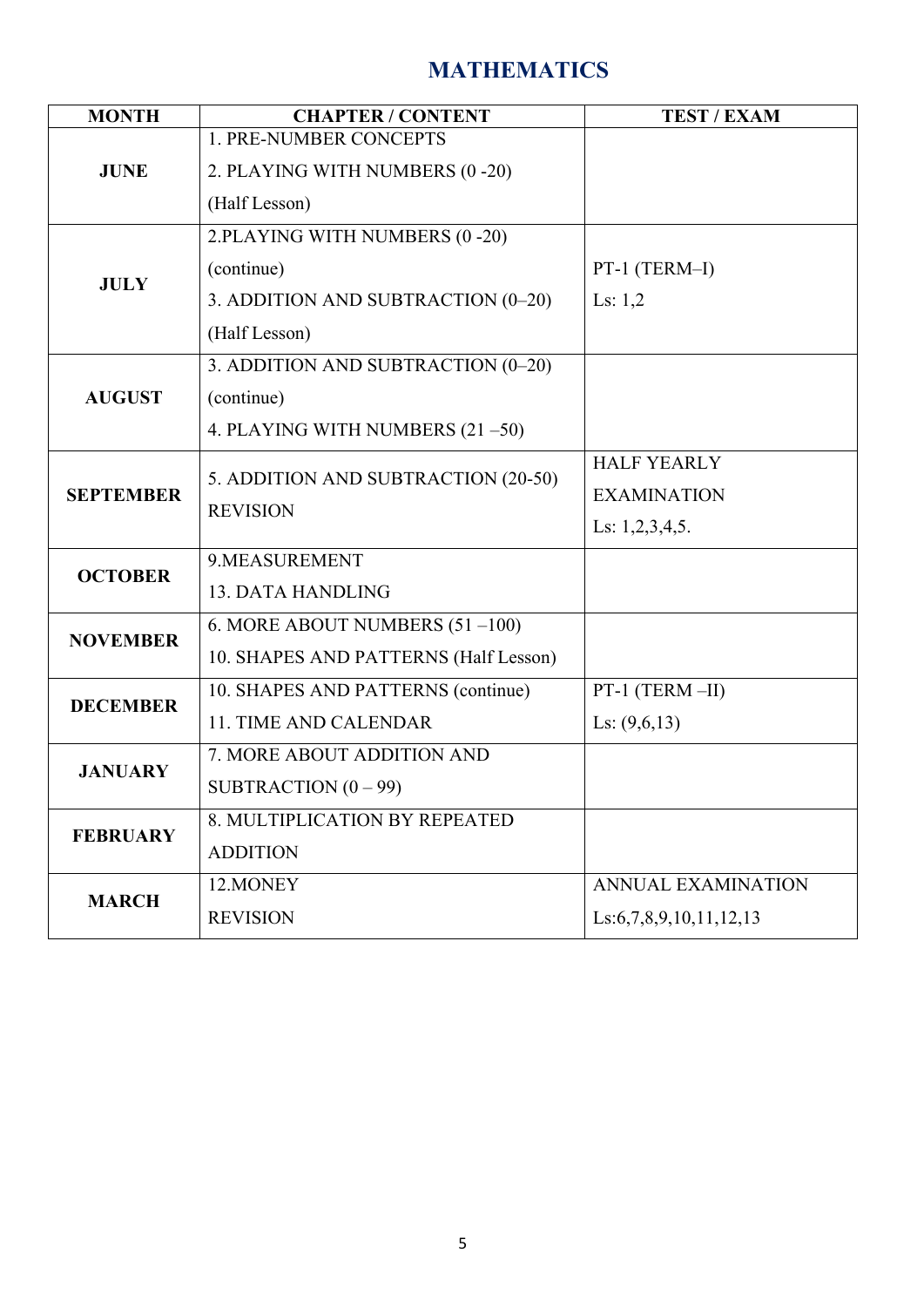### **EVS**

| <b>MONTH</b>     | <b>CHAPTER / CONTENT</b>       | <b>TEST / EXAM</b>                     |
|------------------|--------------------------------|----------------------------------------|
| <b>JUNE</b>      | 1.MY BODY                      |                                        |
|                  | 2. MY FAMILY                   |                                        |
|                  | 3. FOOD WE EAT                 |                                        |
| <b>JULY</b>      | <b>4. CLOTHES WE WEAR</b>      | PERIODIC TEST-1 (TERM-I)<br>Lesson 1,2 |
|                  | <b>5.MY SWEET HOME</b>         |                                        |
|                  | <b>6.GOOD HABITS</b>           |                                        |
| <b>AUGUST</b>    | 7.MY SCHOOL                    |                                        |
|                  | 8. MY NEIGHBOURHOOD            |                                        |
|                  | 9. PEOPLE WHO HELP US          | HALF YEARLY EXAMINATION                |
| <b>SEPTEMBER</b> | <b>REVISION</b>                | Lesson $1,2,3,4,5,6,7,8,9$ .           |
| <b>OCTOBER</b>   | <b>10.PLANTS AROUND US</b>     |                                        |
|                  | <b>11. ANIMALS AROUND US</b>   |                                        |
|                  | 12.AIR                         |                                        |
| <b>NOVEMBER</b>  | 13.WATER                       |                                        |
|                  | <b>14. WEATHER AND SEASONS</b> | PERIODIC TEST-1 (TERM -II) Lesson      |
| <b>DECEMBER</b>  | <b>15. OUR UNIVERSE</b>        | (10,11&12)                             |
| <b>JANUARY</b>   | <b>15. OUR UNIVERSE</b>        |                                        |
|                  | 16.FESTIVALS                   |                                        |
| <b>FEBRUARY</b>  | 17.TRANSPORT AND               |                                        |
|                  | <b>COMMUNICATION</b>           |                                        |
|                  | <b>18.DAYS AND MONTHS</b>      |                                        |
|                  |                                | <b>ANNUAL EXAMINATION</b>              |
| <b>MARCH</b>     | <b>REVISION</b>                | Lesson 10 TO 18                        |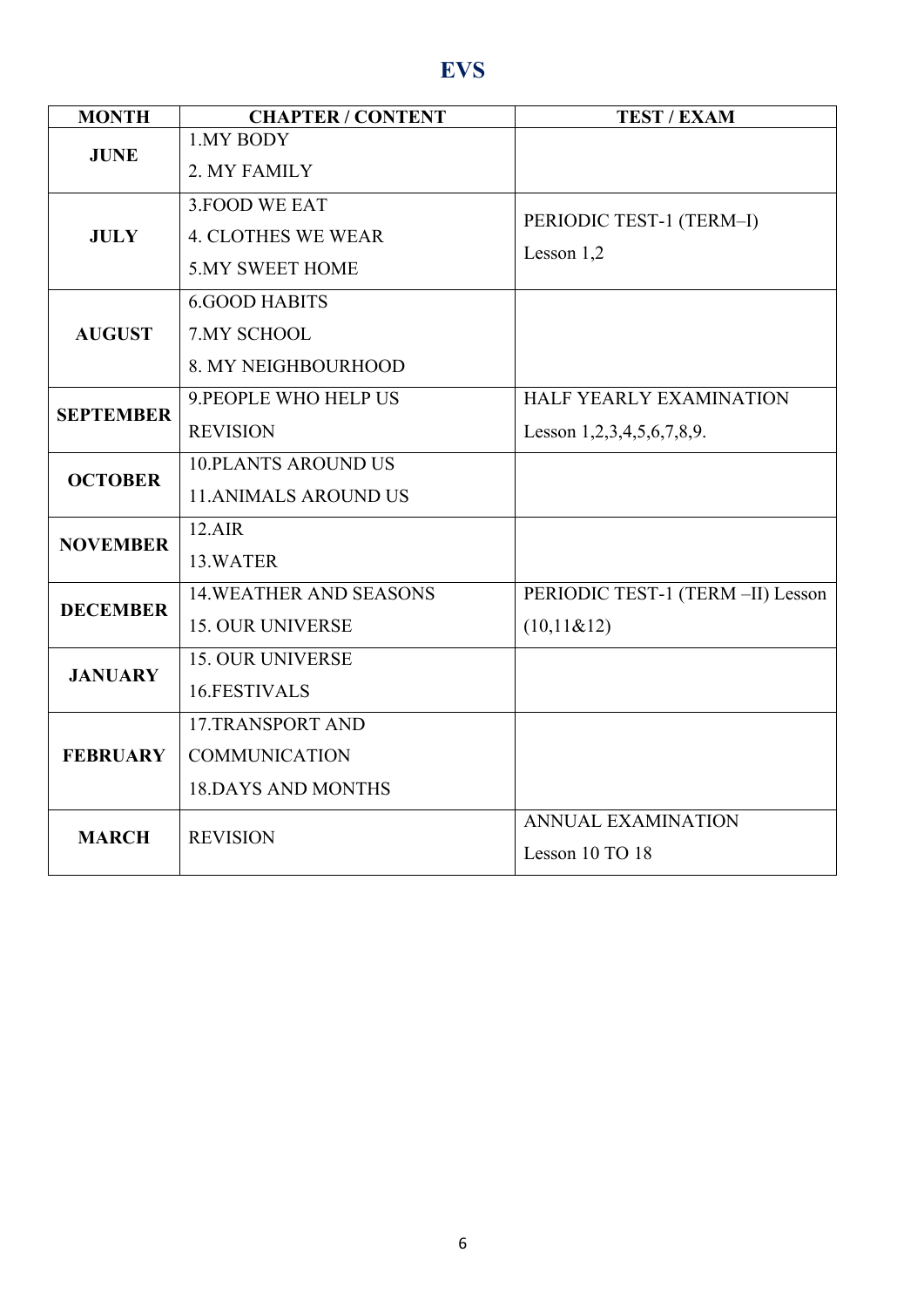#### **COMPUTER SCIENCE**

| <b>MONTH</b>     | <b>CHAPTER / CONTENT</b> | <b>TEST / EXAM</b>                                |
|------------------|--------------------------|---------------------------------------------------|
| <b>JUNE</b>      | Chapter No:1             |                                                   |
| <b>JULY</b>      | Chapter $No:2$           | Term 1 PT-1 Portions: Chapter No:1,2              |
| <b>AUGUST</b>    | Chapter No:3             |                                                   |
| <b>SEPTEMBER</b> | Revision                 | Half-Yearly Exam Portions: Chapter<br>No: $1,2,3$ |
| <b>OCTOBER</b>   | Chapter No:4             |                                                   |
| <b>NOVEMBER</b>  | Chapter No:5             |                                                   |
| <b>DECEMBER</b>  | Revision                 | Term 2 PT-1 Portions: Chapter No: 4,5             |
| <b>JANUARY</b>   | Chapter No:6             |                                                   |
| <b>FEBRUARY</b>  | Chapter No:7             |                                                   |
| <b>MARCH</b>     | Revision                 | Annual Exam Portions: Chapter No:<br>4,5,6,7      |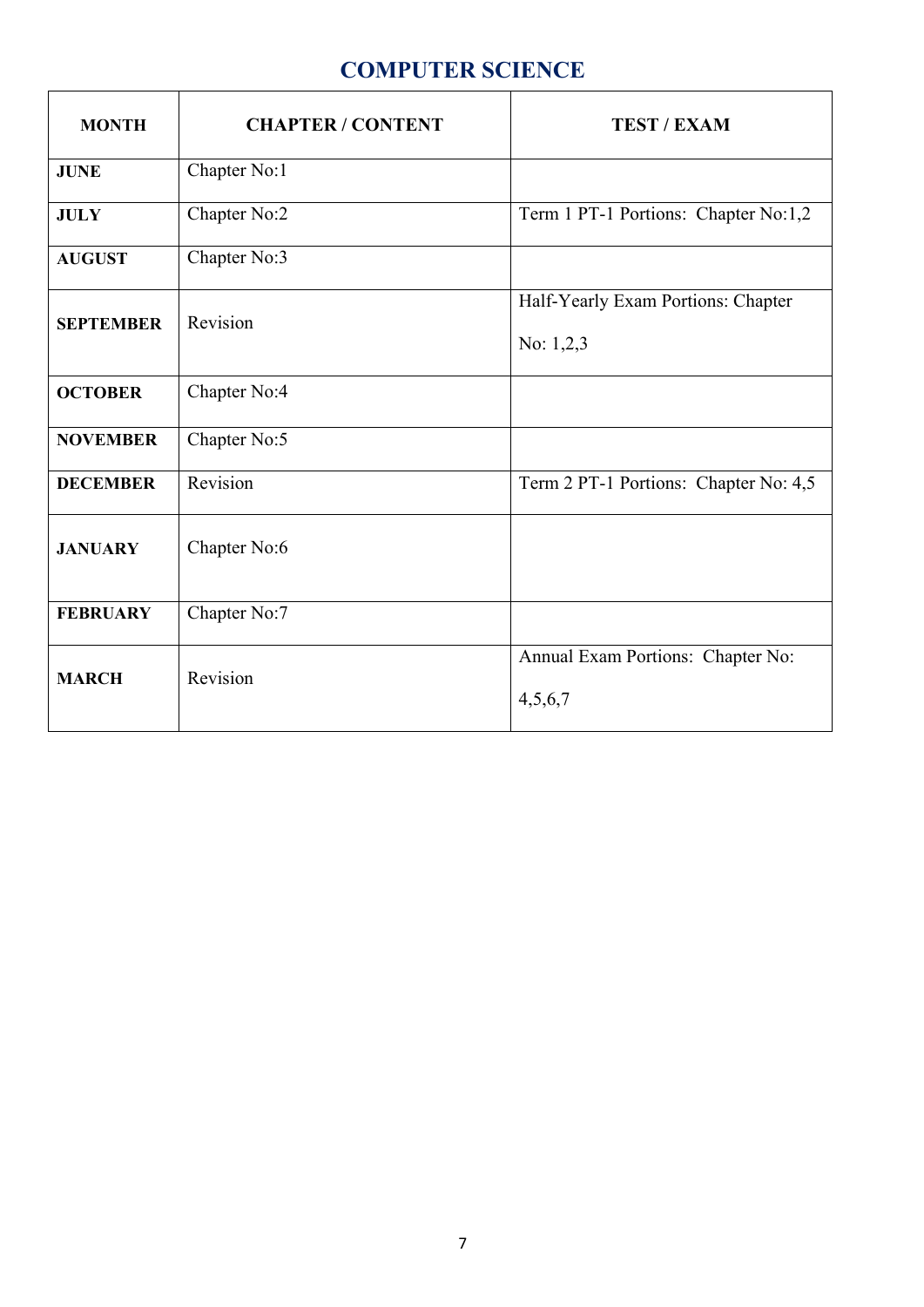#### **ART & CRAFT**

| <b>MONTH</b>     | <b>CHAPTER/CONTENT</b>                                                                   | <b>TEST/EXAM</b>                         | <b>ART &amp; CRAFT</b><br><b>ACTIVITY</b>      |
|------------------|------------------------------------------------------------------------------------------|------------------------------------------|------------------------------------------------|
| <b>JUNE</b>      | Primary colors concept, coloring,<br>shapes recognition (square,<br>rectangle) pg3,4,5,7 |                                          | Sticker pasting pg.6                           |
| <b>JULY</b>      | Shapes recognition (circle,<br>Triangle) pg.8,9,10,11                                    |                                          | Bindi pasting pg.12                            |
| <b>AUGUST</b>    | Coloring fun pg.13,14,15                                                                 |                                          | Flag activity                                  |
| <b>SEPTEMBER</b> | Coloring fun pg.17,19                                                                    | <b>HALF YEARLY</b><br><b>EXAMINATION</b> | Coloring & finger<br>impression pg.16          |
| <b>OCTOBER</b>   | Coloring fun pg.21,23,25                                                                 |                                          | Diwali lamp pg.31                              |
| <b>NOVEMBER</b>  | Coloring fun $pg.26,27,29$                                                               |                                          | Thumb printing, animation<br>fun pg. $18,27$   |
| <b>DECEMBER</b>  | Coloring fun pg.30                                                                       |                                          | Hand printing pg20<br>Christmas tree           |
| <b>JANUARY</b>   | Paper collage pg.24                                                                      |                                          | Tearing $&$ pasting pg. 30,<br>Pongal activity |
| <b>FEBRUARY</b>  | Coloring fun pg.29                                                                       |                                          | Ice cream spoon pasting<br>pg.22               |
| <b>MARCH</b>     | Cotton impression pg.32                                                                  | <b>ANNUAL</b><br><b>EXAMINATION</b>      | Cotton bud impression pg.28                    |